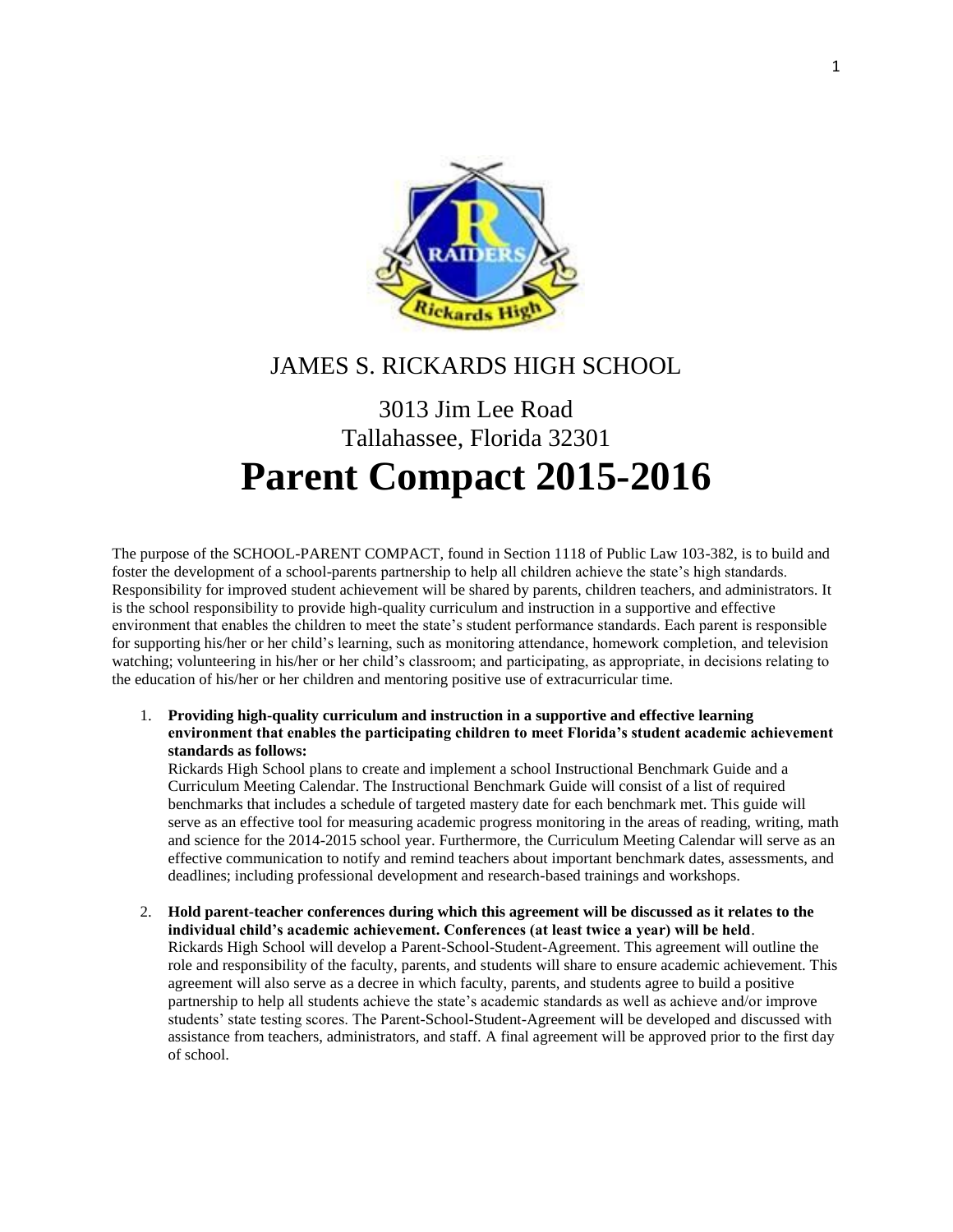#### 3. **Provide parents with frequent reports on their children's progress. Specifically, the school will provide reports as follows**:

As mandated by state law, parents will be notified frequently about their child's academic progress. Progress Reports will be sent home four times a year informing parents of their child's academic standing. Furthermore, official reports report cards will be sent home once every nine-weeks informing parent about their child's academic performance for each grading period. Additionally, parents will have access to their child's academic progress 24 hours a day, seven days a week through our adopted district-wide Pinpoint System. Teachers are strongly encouraged to update and post student grades, missing assignments, and assessments at least once a week. Finally, parents with concerns are encouraged to communicate with their child's teacher and/or schedule a parent/ teacher conference to resolve any concerns or unforeseen problems.

#### 4. **Provide parents reasonable access to staff. Specifically, staff will be available for consultation with parents as follows:**

- 1. Parents are encouraged to schedule parent/teacher conferences when needed. Conferences will be scheduled before or after school) upon teacher's availability.
- 2. Parents will be invited to participate in their child's intervention team meeting, when/if applicable.
- 3. As one of their responsibilities, teachers will be present and available for conferences
- 4. To ensure effective communication parents will have access to all teachers' e-mail addresses via on-line school directory contact list.
- 5. Parents are encouraged to contact their child's teacher via telephone, e-mail, and meetings to help foster a healthy learning environment and ensure academic achievement.

#### 5. **Provide parents opportunities to volunteer in their children's school and to participate in their children's class and observe classroom activities, as follows:**

As outlined in our Parent Involvement Plan**,** Rickards High School will offer parents an opportunity to get involved with their child's education through mentoring and volunteerism. Our school is always in need of positive adult parent role models to help in a variety of ways, such as: reading, proctoring, tutoring, mentoring, volunteering, and donations. Parent Interest Survey will be conducted to best-fit parents in the areas of strengths and student needs.

- A. Needs
	- 1. Struggling students will need individual help in reading, writing, math, and science.
	- 2. Our staff will need help in filing and clerical related functions.
	- 3. Teachers will need assistance in non-instructional activities such as field trips, campus activities and events.
	- 4. Our school will need in-kind and financial support to help us continue to meet the needs of each student.
- B. Goals
	- 1. To provide additional help for students with special needs
	- 2. To provide one-on-one help to struggling students
	- 3. To provide our clerical staff with additional hand-on support
	- 4. To relief our teachers of undue stress non-instructional chores, by providing assistance to them. (Running errands, making copies, escorting a student, etc.)
- C. Services to be provided by volunteers
	- 1. Assist in school Media Center
	- 2. Assist in school Front Office. (non-clerical duties)
	- 3. Assist teacher (non-instructional duties)
	- 4. Enforcing safety and positive behavior during class transition
	- 5. Assist with small-group activities and projects
	- 6. Assist in campus décor (decorating bulletin boards, posting student work, etc.)
	- 7. Assist in our campus academies (Health and Engineer)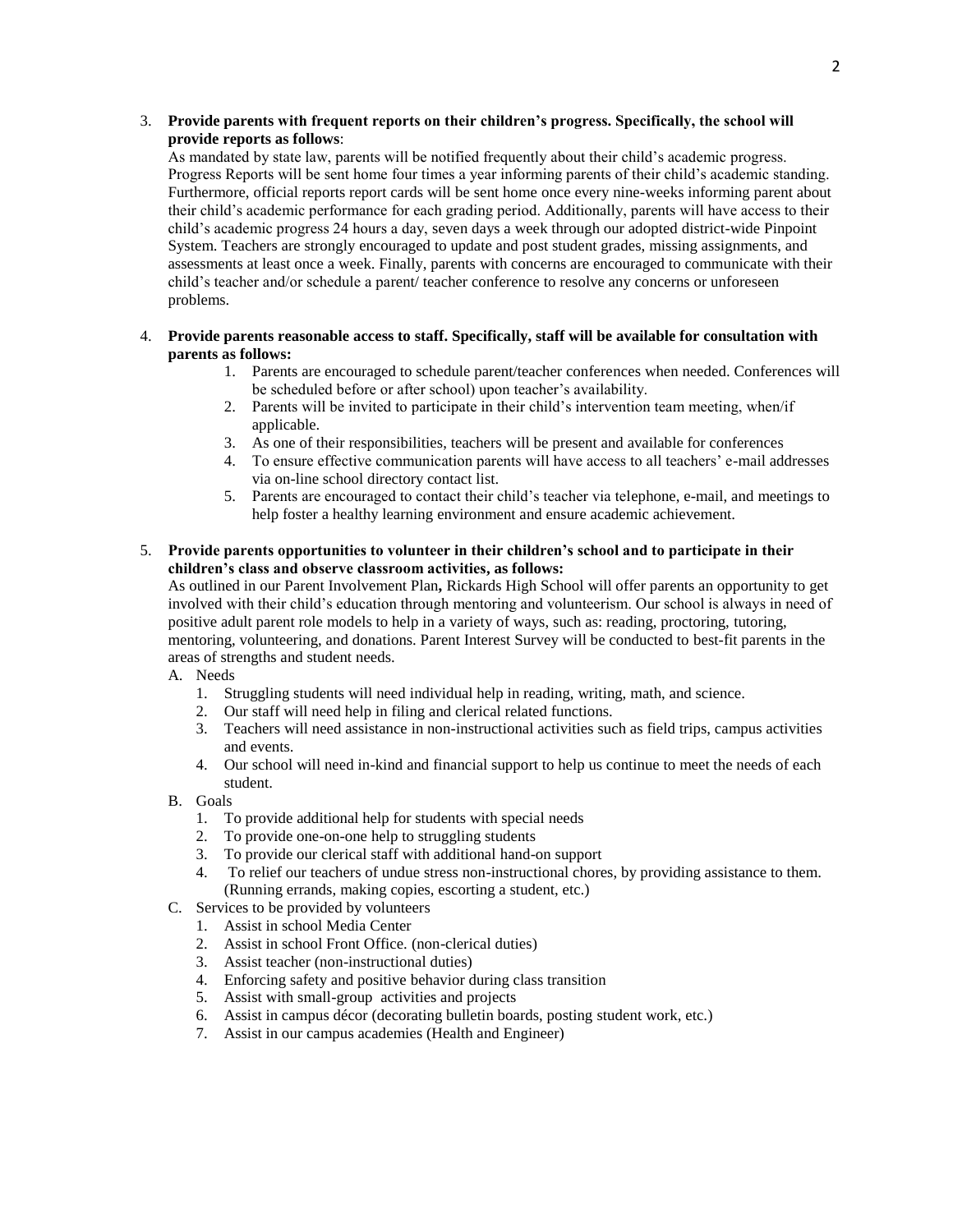#### **RICKARS HIGH SCHOOL PARENT/GUARDIAN AGREEMENT**

I want my child to achieve. Therefore, I will encourage him/her by doing the following:

- See that my child is punctual and attends school regularly.
- Support the school in its efforts to maintain proper discipline.
- Establish a time for homework and review it regularly.
- Provide a quite well-lighted place for study. Encourage my child to read.
- Encourage my child's efforts and be available for questions.
- Stay aware of my child's academic progress and achievement.
- Provide a library card for my child and reinforce the importance of pursuing and receiving a quality education.

Parent Signature

#### **RICKARS HIGH SCHOOL STUDENT AGREEMENT**

It is important that I work to the best of my ability. Therefore, I will encourage him/her by doing the following:

- Attend school regularly.
- Report to each class on time.
- Treat adults and other students with respect.
- Come to school each day with pens, pencils, paper, and other necessary tools for learning.
- Complete and return homework assignments.
- Observe regular study hours.
- Conform to rules of student conduct.
- Deliver all reports and notices sent by the school to my parents or guardians.

\_\_\_\_\_\_\_\_\_\_\_\_\_\_\_\_\_\_\_\_\_\_\_\_\_\_\_\_\_\_\_\_\_\_\_\_\_\_\_\_\_\_\_\_\_\_\_\_\_\_\_\_\_\_\_\_\_\_\_\_\_\_\_DATE\_\_\_\_\_\_\_\_\_\_\_\_\_\_\_\_\_\_

 $_{\rm {DATE}}$ 

Student Signature

#### **RICKARS HIGH SCHOOL TEACHER AGREEMENT**

It is important that students achieve. Therefore, I shall strive to do the following:

- Demonstrate exemplary attendance as a model for my students.
- Provide homework assignments for students.
- Provide progress reports to students and parents.
- Provide necessary assistance to parents so that they can help with the assignments.
- Encourage students and parents by providing information about student progress at every designated reporting time.
- Use special activities in the classroom to make learning enjoyable.

 $_{\rm {DATE}}$ 

Teacher Signature

#### **RICKARS HIGH SCHOOL ADMINISTRATOR AGREEMENT**

I support this form of parent involvement; Therefore, I shall strive to do the following:

- Provide an environment that allows for positive communication among the teachers, parents, and students.
- Provide a safe and clean environment.